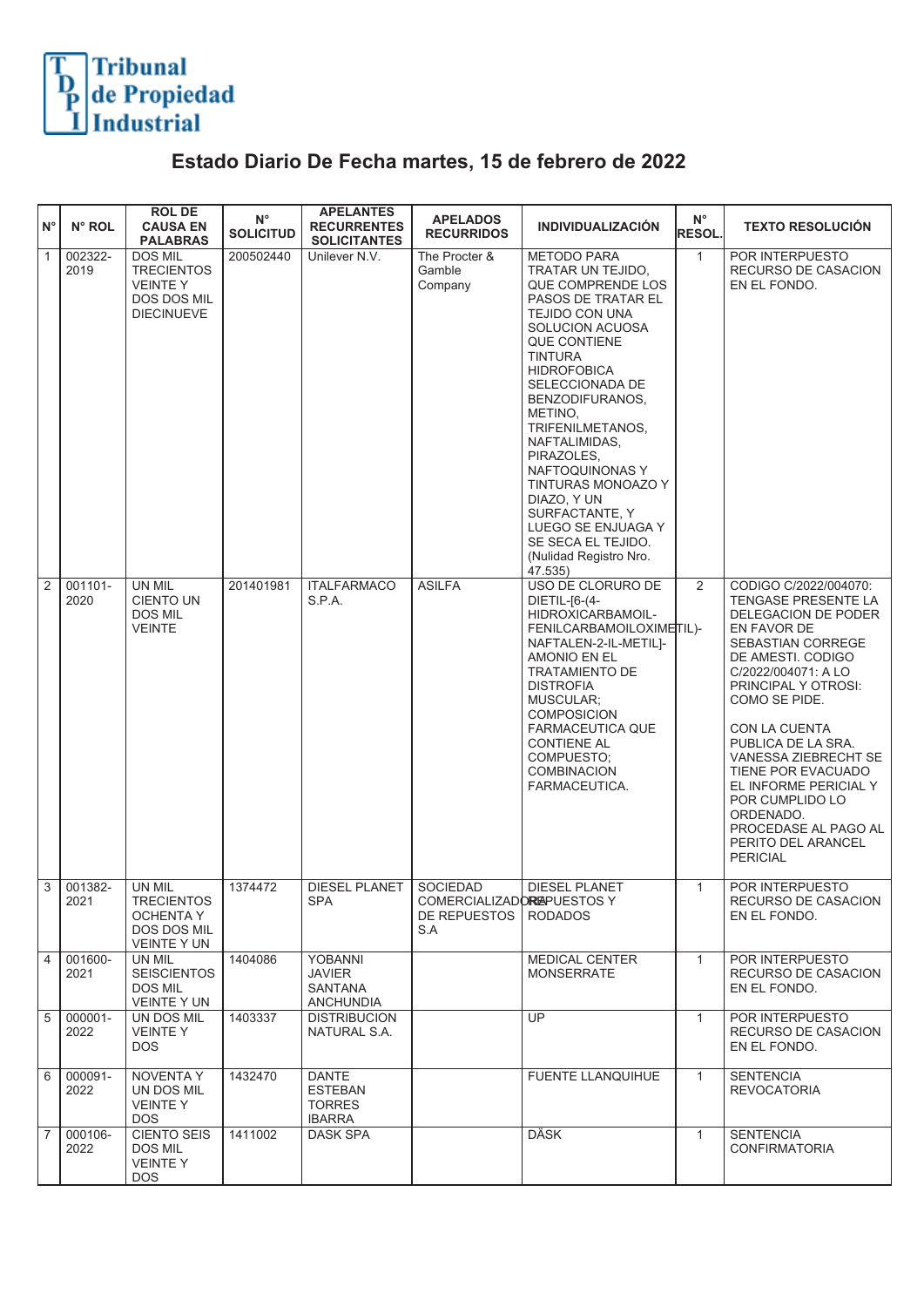| N° | N° ROL             | <b>ROLDE</b><br><b>CAUSA EN</b><br><b>PALABRAS</b>                                   | $N^{\circ}$<br><b>SOLICITUD</b> | <b>APELANTES</b><br><b>RECURRENTES</b><br><b>SOLICITANTES</b>                                                                                                                                   | <b>APELADOS</b><br><b>RECURRIDOS</b>                  | <b>INDIVIDUALIZACIÓN</b>                    | $N^{\circ}$<br>RESOL. | <b>TEXTO RESOLUCIÓN</b>                                                                                                                                                                                                                                |
|----|--------------------|--------------------------------------------------------------------------------------|---------------------------------|-------------------------------------------------------------------------------------------------------------------------------------------------------------------------------------------------|-------------------------------------------------------|---------------------------------------------|-----------------------|--------------------------------------------------------------------------------------------------------------------------------------------------------------------------------------------------------------------------------------------------------|
| 8  | 000107-<br>2022    | <b>CIENTO</b><br>SIETE DOS<br>MIL VEINTE Y<br><b>DOS</b>                             | 1397937                         | JOSÉ LUIS<br><b>ESPINOZA</b><br><b>VENEGAS</b>                                                                                                                                                  |                                                       | <b>SEGURIDAD PRIVADA</b><br><b>SEAL SPA</b> | $\mathbf{1}$          | <b>SENTENCIA</b><br><b>CONFIRMATORIA</b>                                                                                                                                                                                                               |
| 9  | 000108-<br>2022    | <b>CIENTO</b><br>OCHO DOS<br>MIL VEINTE Y<br><b>DOS</b>                              | 1402273                         | <b>MARÍA</b><br>ANGÉLICA<br><b>DUVAUCHELLE</b><br><b>RUEDI</b>                                                                                                                                  |                                                       | <b>BUCKFAST BEE</b>                         | $\mathbf{1}$          | <b>SENTENCIA</b><br><b>CONFIRMATORIA</b>                                                                                                                                                                                                               |
|    | 10 000109-<br>2022 | <b>CIENTO</b><br><b>NUEVE DOS</b><br>MIL VEINTE Y<br><b>DOS</b>                      | 1396308                         | <b>WSC WORLD</b><br><b>SPORTING</b><br><b>CONSULTING</b><br>LTD.                                                                                                                                |                                                       | <b>TCR</b>                                  | $\mathbf{1}$          | <b>SENTENCIA</b><br><b>CONFIRMATORIA</b>                                                                                                                                                                                                               |
|    | 11 000112-<br>2022 | <b>CIENTO</b><br>DOCE DOS<br>MIL VEINTE Y<br><b>DOS</b>                              | 1387970                         | <b>CCM</b><br><b>INDUSTRIA E</b><br>COMERCIO DE<br><b>PRODUTOS</b><br><b>DESCARTAVEIS</b><br>S.A.                                                                                               |                                                       | <b>SAFETY CONFORT</b>                       | $\mathbf{1}$          | <b>SENTENCIA</b><br><b>REVOCATORIA</b>                                                                                                                                                                                                                 |
|    | 12 000115-<br>2022 | <b>CIENTO</b><br>QUINCE DOS<br>MIL VEINTE Y<br><b>DOS</b>                            | 1412570                         | FABIÁN JAVIER<br><b>HUERTA</b><br><b>OLIVARES</b>                                                                                                                                               |                                                       | <b>MONTANA COFFEE</b>                       | $\mathbf{1}$          | <b>SENTENCIA</b><br><b>REVOCATORIA</b>                                                                                                                                                                                                                 |
|    | 13 000117-<br>2022 | <b>CIENTO</b><br><b>DIECISIETE</b><br><b>DOS MIL</b><br><b>VEINTEY</b><br><b>DOS</b> | 1397914                         | <b>COMERCIALIZADORA</b><br><b>MARTINEZ</b><br>CORDERO<br>LIMITADA                                                                                                                               |                                                       | <b>PANADERIA</b><br><b>MACARRON BY MC</b>   | $\mathbf{1}$          | <b>SENTENCIA</b><br><b>REVOCATORIA Y</b><br><b>CONFIRMATORIA</b>                                                                                                                                                                                       |
|    | 14 000118-<br>2022 | <b>CIENTO</b><br><b>DIECIOCHO</b><br><b>DOS MIL</b><br><b>VEINTEY</b><br><b>DOS</b>  | 1412714                         | <b>BOUTIQUE Y</b><br><b>CONFECCION</b><br><b>DE PRENDAS</b><br><b>DE VESTIR</b><br><b>PAULA</b><br><b>ACCARDI MORA</b><br><b>EMPRESA</b><br>INDIVIDUAL DE<br><b>RESPONSABILIDAD</b><br>LIMITADA |                                                       | <b>MORAMODA</b>                             | $\mathbf{1}$          | <b>SENTENCIA</b><br><b>CONFIRMATORIA</b>                                                                                                                                                                                                               |
|    | 15 000120-<br>2022 | <b>CIENTO</b><br><b>VEINTE DOS</b><br>MIL VEINTE Y<br><b>DOS</b>                     | 1412533                         | <b>RODRIGO</b><br><b>ALFONSO</b><br><b>ROJAS</b><br><b>GOLDSACK</b>                                                                                                                             |                                                       | <b>BARRIO VIVO</b>                          | $\mathbf{1}$          | <b>SENTENCIA</b><br><b>REVOCATORIA</b>                                                                                                                                                                                                                 |
|    | 16 000127-<br>2022 | <b>CIENTO</b><br><b>VEINTEY</b><br>SIETE DOS<br>MIL VEINTE Y<br><b>DOS</b>           | 1391974                         | <b>JAVIERA PAZ</b><br><b>GRE</b><br><b>SANTANDER</b>                                                                                                                                            |                                                       | <b>DOS POLOS</b>                            | $\mathbf{1}$          | <b>SENTENCIA</b><br><b>REVOCATORIA</b>                                                                                                                                                                                                                 |
|    | 17 000131-<br>2022 | <b>CIENTO</b><br><b>TREINTA Y</b><br>UN DOS MIL<br><b>VEINTEY</b><br><b>DOS</b>      | 1395129                         | <b>EDWIN LEONEL</b><br>ROJAS CORTÉS                                                                                                                                                             |                                                       | <b>FIREINTHEHOUSE BAR</b>                   | $\mathbf{1}$          | <b>SENTENCIA</b><br><b>REVOCATORIA</b>                                                                                                                                                                                                                 |
|    | 18 000163-<br>2022 | <b>CIENTO</b><br><b>SESENTAY</b><br>TRES DOS<br>MIL VEINTE Y<br>DOS.                 | 1417678                         | <b>PRODUCTORA</b><br><b>CONECTA MAS</b><br><b>DEPORTES</b><br>LIMITADA                                                                                                                          |                                                       | <b>CONECTA</b>                              | $\mathbf{1}$          | CODIGO C/2022/004067: A<br>LO PRINCIPAL: TENGASE<br>PRESENTE AL SE HACE<br>PARTE; AL PRIMER<br>OTROSI: COMO SE PIDE<br>A LA SOLICITUD DE<br>ALEGATOS; AL SEGUNDO<br><b>OTROSI: TENGASE</b><br>PRESENTE EL<br>PATROCINIO Y PODER.<br>AUTOS EN RELACION. |
|    | 19 000164-<br>2022 | <b>CIENTO</b><br><b>SESENTA Y</b><br><b>CUATRO DOS</b><br>MIL VEINTE Y<br><b>DOS</b> | 1441485                         | GADOR S.A.                                                                                                                                                                                      | <b>SANDRA</b><br>LORENA<br>GONZÁLEZ<br><b>LUBBERT</b> | <b>FOXICIN</b>                              | $\mathbf{1}$          | CODIGO C/2022/004076: A<br>LO PRINCIPAL: TENGASE<br>PRESENTE AL SE HACE<br>PARTE; AL PRIMER<br>OTROSI: POR<br>ACOMPAÑADO; AL<br>SEGUNDO OTROSI:<br><b>TENGASE PRESENTE</b><br>LAS DELEGACIONES DE<br>PODER. AUTOS EN<br>RELACION.                      |